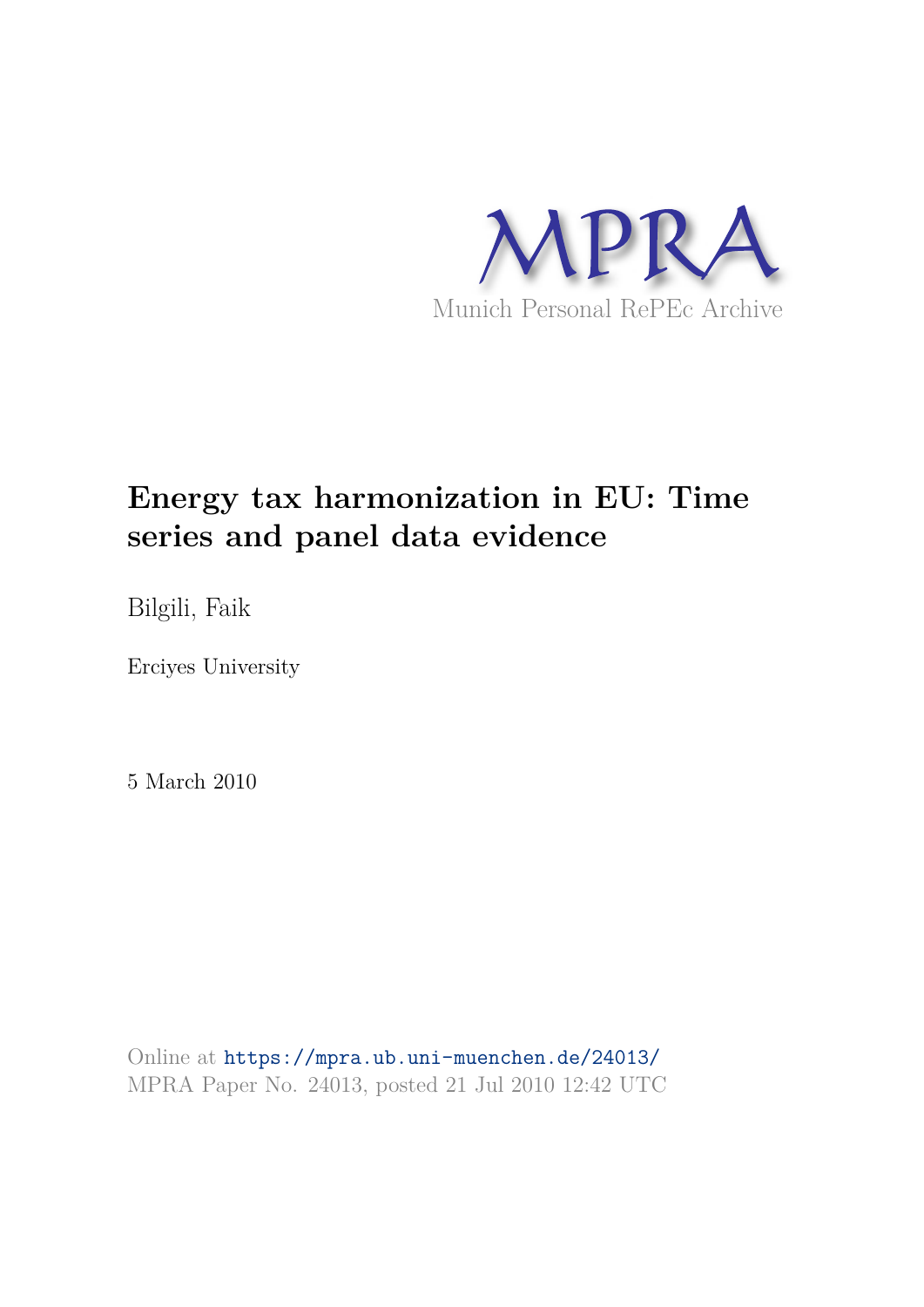# **Energy Tax Harmonization in EU: Time Series and Panel Data Evidence**

#### **Faik Bilgili**

*Erciyes University, Faculty of Economics and Administrative Sciences Department of Economics, Kayseri, 38039, Turkey*  E-mail: fbilgili@erciyes.edu.tr Tel: +90 352 4374901/30502, Fax: +90 352 4375239

#### **Abstract**

This paper searches statistical evidence of tax harmonization initiated and motivated by EU Commission since 1980. The purpose of energy tax harmonization is to reach more efficient use of energy among members and thereby to establish more competitive markets in EU. The tax harmonization in EU, in this work, is analyzed through convergence tests to see whether total taxes applied to oil and diesel used by industries and households are adjusted among EU members. This study, therefore, employs minimum Lagrange multiplier unit root tests with structural breaks developed by Lee and Strazicich (2003). Upon observations the data for panels, it is revealed that panels for oil industry tax, diesel industry tax, oil household tax and diesel household tax converge to average total taxes of members. Time series data for individual countries, on the other hand, give both convergence and non-convergence results.

**Keywords:** Oil and diesel taxes, households and industries, harmonization, convergence, European Union, LM unit root tests with structural breaks **JEL Classification Codes:** C22, C33, Q48, H31, H32

#### **1. Introduction**

The low of one price has been analyzed with great interest in the economics and/or energy literature. From this perspective, many searches are realized to explore if one price empirically exists through time within cities or states or continents. It seems that the energy products attract more attention than other products in the literature of price convergence due to their more environmental and intertemporal effects on the societies. To this end, the works on energy price convergence seek to explore whether energy prices assemble within time and/or the cross sections especially in EU after Single European Act (1987).

This paper analyzes, on the other hand, energy tax harmonization in EU by two reasons. First, there exists an extensive literature on energy price work such as Bentzen (2003), Dreher and Krieger (2008), Neumann et al. (2006), Zachmann (2008), Vany and Walls (1999), Ma et al. (2009) which conclude mainly price convergence and Robinson (2007) and Siliverstovs (2005) whose findings support both convergence and non-convergence in energy prices. The literature on energy tax harmonization or energy tax convergence, however, is limited in comparison with that of energy price. Secondly, the tax harmonization has been proposed by European Commission (EC) for almost last two decades in order for EU members to reach more efficient use of energy. Then, it is needed to access the empirical result of EC directives ongoing more than 20 years for tax harmonization between members.

EU Council Directive 92/81/EEC, Article 1 states that EU members shall impose a harmonized duty tax on mineral oils (EU Commission, 1992a). EU Council Directive 2003/96/EC, Article 5 points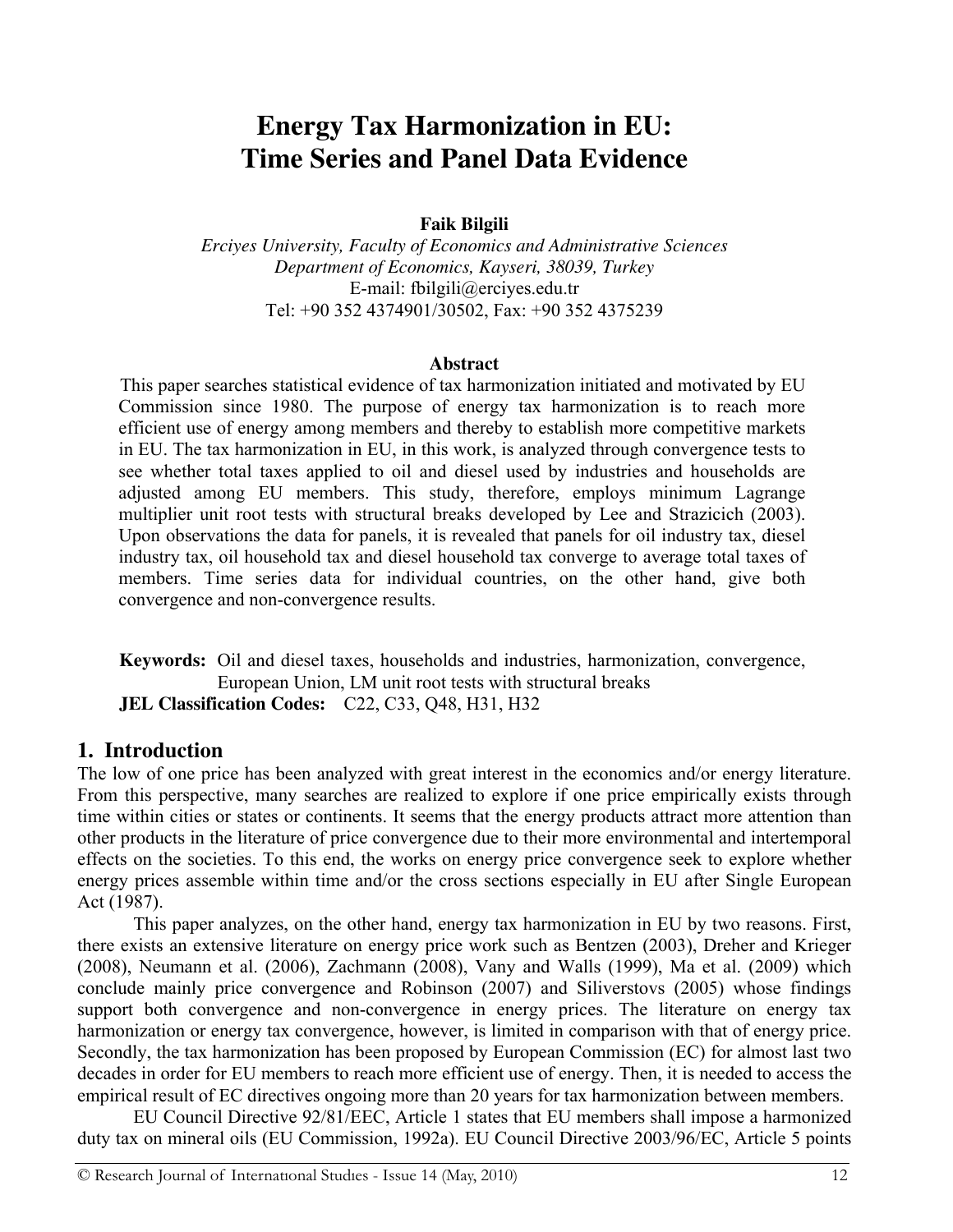out that member states may apply differentiated energy tax rates due to energy product quality, energy consumption levels, energy for public use, energy for industry use and energy for non industry use (EU Commission, 2003). EU Council Directive 2003/96/EC, Article 7 indicates that starting from January 2004 and from 2010, the tax level on motor fuels shall be fixed and that European Parliament shall decide on minimum levels of tax for gas oil not later than 1 January 2012 (EU Commission, 2003). These Council directives aim at harmonizing the energy tax rates at a minimum level which is lower than the existing rates in EU members, and thereby, establishing a single market.

Newberry (2001) brings up that, although the existence of EU pressure for harmonizing energy taxes, energy is taxed at different rates within all EU countries. These differences in tax rates brings about cross border fuel tourism (Rietveld et al., 2001, Wlazlowski et al., 2009). Kohlhaas et al. (2004) develop several scenarios on tax harmonization' possible results in EU and conclude that the harmonization might lead to some GDP losses especially in accession economies. Dorigoni and Gull'1, (2002) claim that tax harmonization seems difficult to be realized, and, therefore, they propose a tax harmonization as a second best solution model considering each member separately and being consistent with EU environmental targets.

This paper specifically carries out the tests for energy tax harmonization in EU by the convergence tests of energy taxes through time and across sections yet the energy taxes practically seem to be subject to change from one member to another member. To this end, this work performs minimum Lagrange Multiplier (LM) unit root tests with structural breaks for four panel data sets consisting of EU members. These panels are light fuel oil taxes for industries, automotive diesel taxes for industries, light fuel oil taxes for households and automotive diesel taxes for households, respectively. Paper's next section describes the data and methodology and Section III gives the results of LM unit root tests of panels and individual members for oil and diesel taxes consumed by industries and households.

#### **2. Data and Methodology**

The quarterly data is obtained from International Energy Agency (IEA) and the '*Documentation of IEA, Energy prices and Taxes: Beyond 2020 2Q2008 edition*' explains the details for energy tax data for OECD countries. Energy taxes represent total tax as of US \$/unit for each energy product. In this work, EU 15 members are taken into consideration. However, due to data availability, some members are dropped from the related panels and to be able to keep the same relatively longer time horizon in statistical analyses, among other energy products, the energy data for light fuel oil taxes and automotive diesel taxes for industries and households are studied.

The statistical analyses follow the minimum Lagrange Multiplier (LM) unit root test with structural breaks developed by Lee and Strazicich (2003). Their LM unit root tests have some more appropriate statistical properties over other unit root tests with structural break(s) of Perron (1989), Zivot and Andrews (1992), Lumsdaine and Papel (1997) and Perron (1997) as defined in Lee and Strazicich (2003). The LM test performed by Lee and Strazicich (2003) yields unbiased results by the assumption of endogenously determined breaks in null hypothesis of unit root tests. Lee and Strazicich (2001, 2003) follow a data generating process with unit root together with breaks and conclude that when unit root null hypothesis assumes no break, the resulting test statistics provide divergence and significant rejections of the unit root null.

Therefore, the LM convergence tests with two structural breaks are carried out employing time series data for individual countries and the data for panels considering the log relative tax for each

country as in Eq. (1).<br>  $\text{Tax}_{it}^* = \log \left( \frac{\text{Tax}_{it}}{\text{Tax}_{it}} \right)_{\text{mean } \text{Tax}_{it}} \right)$ 

where  $\text{Tar}_{it}$ , log,  $\text{Tar}_{it}$  and  $\text{mean Tax}_{it}$  represent relative total tax of related energy product for country i at time t, natural logarithm, total tax of related energy product for country i at time t and the

(1)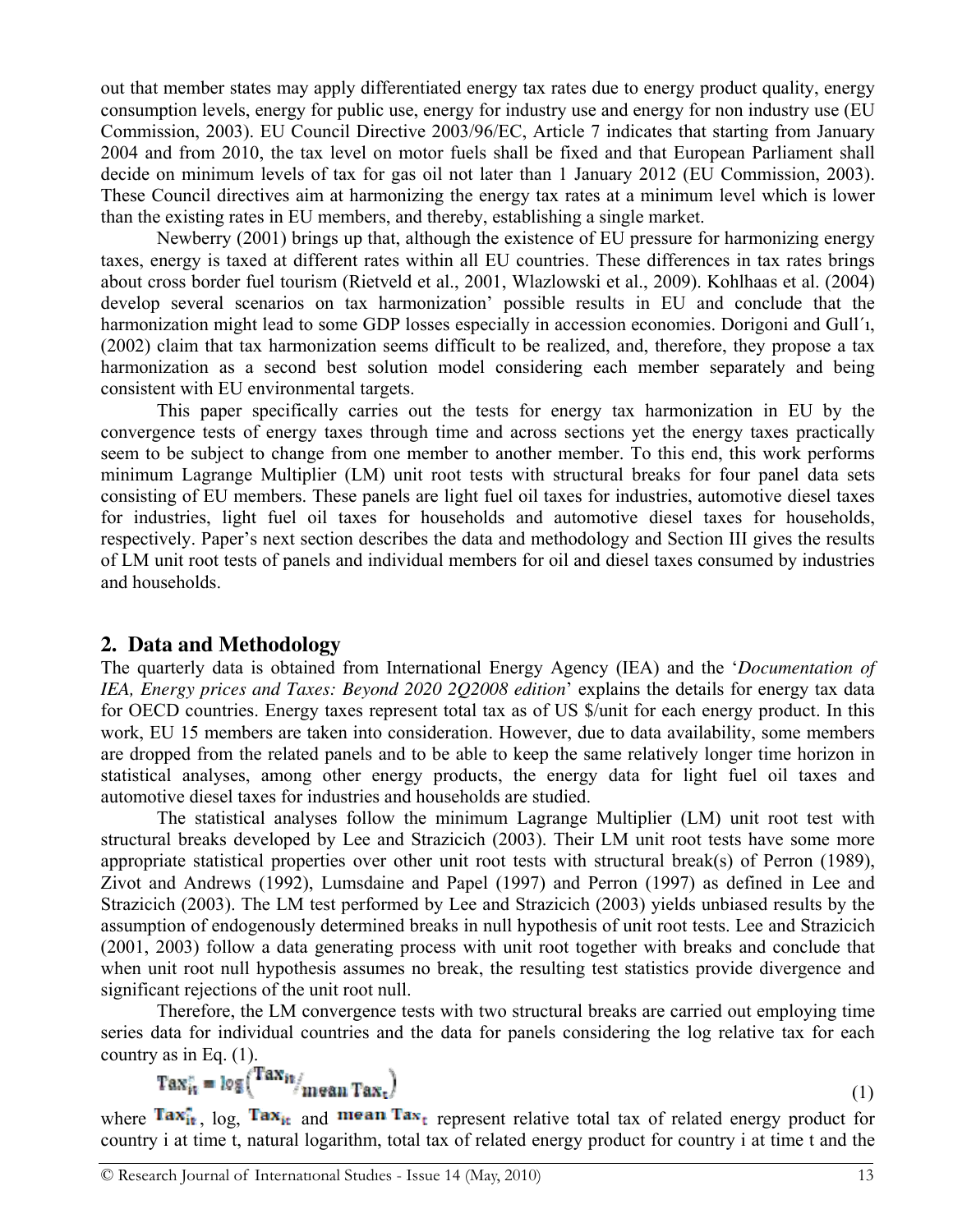mean of total taxes of countries at time t, respectively. The individual LM unit root test with two structural breaks is conducted as

$$
\Delta y_t = \delta^t \Delta Z_t + \gamma \delta_{t-1} + \epsilon_t \tag{2}
$$

where  $\mathbf{F}_t = \mathbf{F}_t - \mathbf{Z}_t \mathbf{Q} - \mathbf{\phi}_x$  as  $t = 2, 3, ..., T$ . The estimator  $\mathbf{\phi}$  is a vector of coefficients obtained from the regression of  $\Delta y_t$  on  $\Delta Z_t$ ,  $\phi_N = y_1 - Z_1 \delta$  and  $Z_t = [1, t, D_{1t}, D_{2t}, DT_{1t}^*, DT_{2t}^*]$ , where  $D_{1t}$ .  $j= 1, 2,$  and  $DT_{11}$ ,  $j= 1, 2$ , denote the dummies for level j and trend j, respectively. The augmented terms,  $\Delta S_{t-1}$ , i=1,2,…k, included in Eq. (2) provide the correction for autocorrelation. The null of unit root hypothesis is  $H_0: \gamma = 0$ . The panel LM test statistic is performed by Eq. (3) following Im et al. (2002, 2005).

$$
\Gamma_{LM} = \frac{\sqrt{N} \left[ L M_{NT} - E(L_T) \right]}{\sqrt{\sqrt{V(L_T)}}}
$$
\n(3)

where  $\Gamma_{LM}$ , N,  $\overline{LM}_{NT}$ ,  $E(L_T)$  and  $V(L_T)$  denote the standardized LM panel unit root test statistic, the number of cross sections, the mean of individual LM test statistics derived from Eq. (2), the expected value and variance of individual LM test statistics, respectively. *T* represents the number of observations less number of augmented terms less 1, instead of actual number of observations of sample. The values of  $E(L_T)$  and  $V(L_T)$  are obtained from Table 1 of Im et al. (2002). Im and Lee (2001) indicate that Eq. (3) follows standard normal distribution with the values of 2.326, 1.645 and 1.282 at 1%, 5%, and 10% level, respectively (Strazicich et al. 2001).

Besides tests with two structural breaks, throughout this work, the LM unit root tests with one structural break or with no break, when necessary, are also performed. When LM test of  $Tax_{it}$  is found stationary, then, one may state that the ratio of ith country's tax implemented on relevant energy product to the average total taxes in panel is converged to its mean. Provided that the panel LM test statistics are found stationary, then, this result would be statistical confirmation (realization) of the energy tax harmonization in Europe as proposed by EU Council Directive.

## **3. The Unit Root Tests by Minimum LM for Light Fuel Oil and Automotive Diesel Taxes**

Tables 1, 2, 3 and 4, show the statistics of LM unit root tests with structural breaks for the total taxes applied to light fuel oil and automotive diesel used by industries and households in EU for the periods of 1981:3-2007:4, 1979:1-2008:1, 1981:1-2008:1 and 1979:1-2008:1, respectively. The second columns from Table 1 to Table 4 denote the LM test statistics of null  $\mathbf{H}_{\mathbf{Q}}$ :  $\gamma = 0$  in Eq. (2). The third columns are the critical values of  $\lambda_1 = FB/T$  and  $\lambda_2 = SB/T$  where T is the number of observations in the series. The critical values are symmetric around  $\lambda_i = (1 - \lambda_i)$ , i=1,2 as explained in Lee and Strazicich (2003) and Strazicich et al. (2004). The forth columns are the number of lagged first differenced terms employed in Eq. (2) to correct the serial correlation. The last two columns of FB and SB yield the estimated first and second breaks of levels and/or trends in individual tax data.

| <b>EU</b> Member | Minimum LM  | <b>Critical value</b>                | FB          | <b>SB</b>     |
|------------------|-------------|--------------------------------------|-------------|---------------|
|                  | statistic   | break points                         |             |               |
| Belgium          | $-6.999(*)$ | $(\lambda_1 = 0.4, \lambda_2 = 0.8)$ | $1994:2(*)$ | $2003:3(*)$   |
| Denmark          | $-9.606(*)$ | $(\lambda_1 = 0.4, \lambda_2 = 0.6)$ | $1995:3(*)$ | $1998:3(*)$   |
| Finland          | $-4.770$    | $(\lambda_1 = 0.2, \lambda_2 = 0.4)$ | $1986:1(*)$ | $1993:3(*)$   |
| Germany          | $-8.027(*)$ | $(\lambda_1 = 0.2, \lambda_2 = 0.4)$ | $1988:3(*)$ | $1991:2(*)$   |
| Ireland          | $-8.247(*)$ | $(\lambda_1 = 0.2, \lambda_2 = 0.4)$ | $1986:4(*)$ | $1994:1(***)$ |

**Table 1:** The Unit Root Tests for Light Oil Industry Tax Data (1981:3 - 2007:4)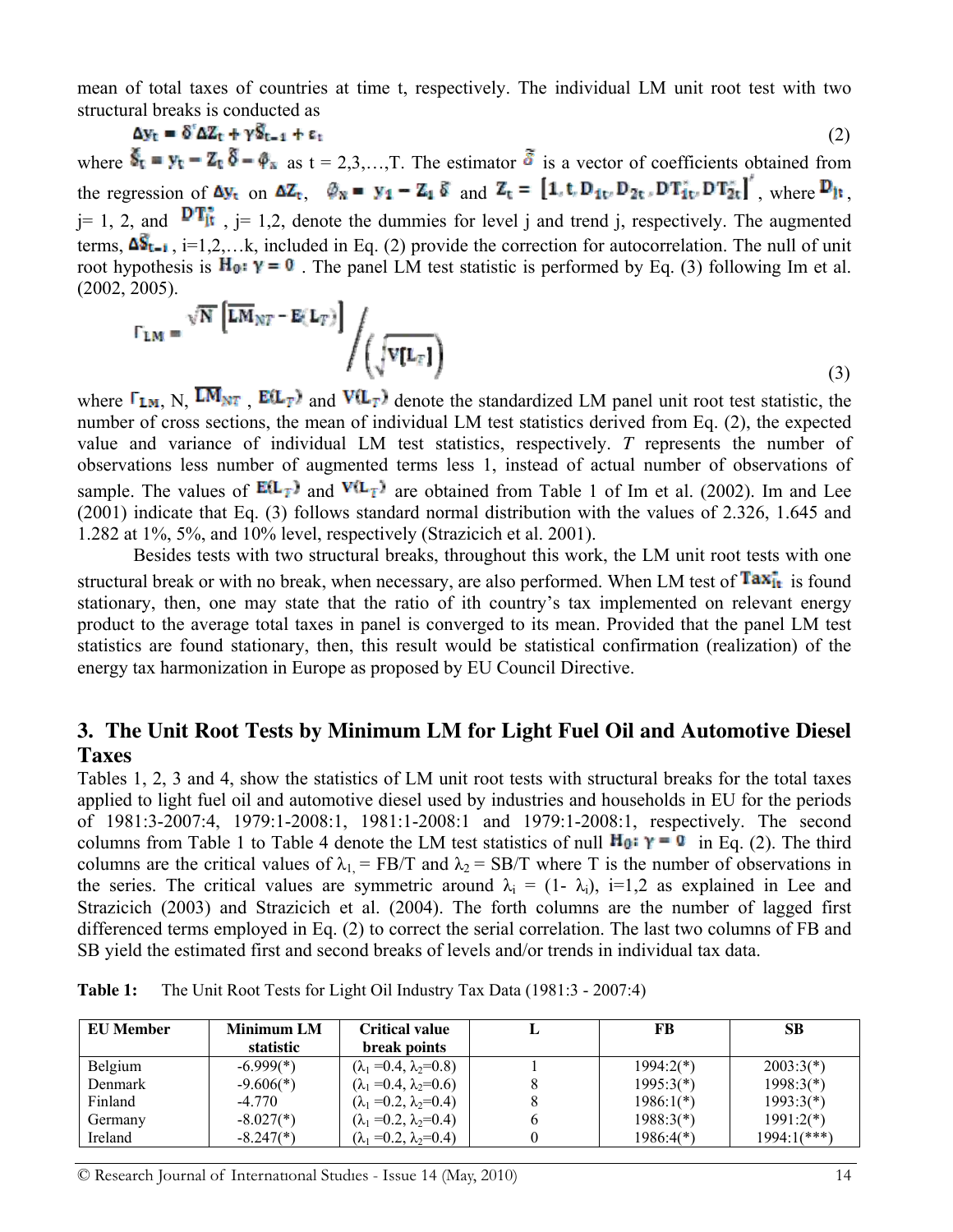| Italy              | $-6.563(*)$               | $(\lambda_1 = 0.2, \lambda_2 = 0.4)$ | $1985:1(*)$ | $1993:3(*)$   |
|--------------------|---------------------------|--------------------------------------|-------------|---------------|
| Luxembourg         | $-6.408(*)$               | $(\lambda_1 = 0.6, \lambda_2 = 0.8)$ | $1997:2(*)$ | $2004:3(*)$   |
| <b>Netherlands</b> | $-5.327$ (***)            | $(\lambda_1 = 0.2, \lambda_2 = 0.4)$ | $1987:1(*)$ | $1992:1(*)$   |
| Spain              | $-9.156(*)$               | $(\lambda_1 = 0.2, \lambda_2 = 0.4)$ | $1985:3(*)$ | $1988:4(*)$   |
| Sweden             | $-7.647$ <sup>(*)</sup> ) | $(\lambda_1 = 0.4, \lambda_2 = 0.6)$ | $1992:3(*)$ | $1997:3(*)$   |
| UK                 | -4.465                    | $(\lambda_1 = 0.4, \lambda_2 = 0.8)$ | $1991:4(*)$ | $2001:4(***)$ |
| Panel              | $-28.630(*)$              |                                      |             |               |

**Note:**(\*), (\*\*) and (\*\*\*) denote %1, %5 and % 10 significance level, respectively. The critical values are obtained from Table 2 in Lee and Strazicich (2003).

Table 1 LM statistics find that Belgium, Denmark, Germany, Ireland, Italy, Luxembourg, Netherlands, Spain and Sweden converge in taxes whereas Finland and UK are observed as nonconverged countries. All first breaks (FBs) and second breaks (SBS) are found stationary. The FBs mostly cluster around the second half of 1980s and the first half of 1990s whereas SBs accumulate in 1990s and the first half of 2000s. The Panel LM statistic shows that convergence happens in total taxes applied to light fuel oil used by industries within 11 EU members listed in Table 1.

According to Table 2 results, EU members in the panel, except Austria, Belgium, Germany, Luxembourg, Spain and UK, converge in diesel industry taxes. The significant FBs assemble often within the periods of 1980-1985 and 1985-1990. The significant SBs cluster in 1990s and initial years of 2000s. LM tests with one structural break are run for Austria and Spain since their FBs are not significant. Austria again does not converge with the significant one break. Spain's one break, however, is found non-significant. Finally Spain does not show convergence in taxes with no break either. Panel LM statistic of -24.956 is found significant at %1 percent level according to the critical values for standard normal distribution as defined in Strazicich et al., (2001) and Jewell et al., (2003). Although 6 of 14 EU members individually do not have evidence of convergence, the panel result is in favor of the realization of tax harmonization for diesel industry taxes between 1979:1 and 2008:1. From this statistical result, then, one may claim that Denmark, Finland, France, Ireland, Italy, Netherlands, Portugal and Sweden are tended to accommodate with energy tax harmonization directive of EC.

Table 3 differs somewhat from Tables 1 and 2 since it deals with consumer behavior rather than producer behavior given in Tables 1 and 2. The harmonization of total taxes implemented on light fuel oil used by households is met by the panel LM statistics of -27.944 at %1 significance level. Austria, France, Sweden and UK seem not to participate in harmonization directive of EC. The FBs and SBs are significant except the second break of Italy. The FBs group in 1980s and the first half of 1990s. As for the SBs, they scatter in a wider distance than the first ones. They are observed to fall in the second half of 1980s, roughly all 1990s and the first half of 2000s.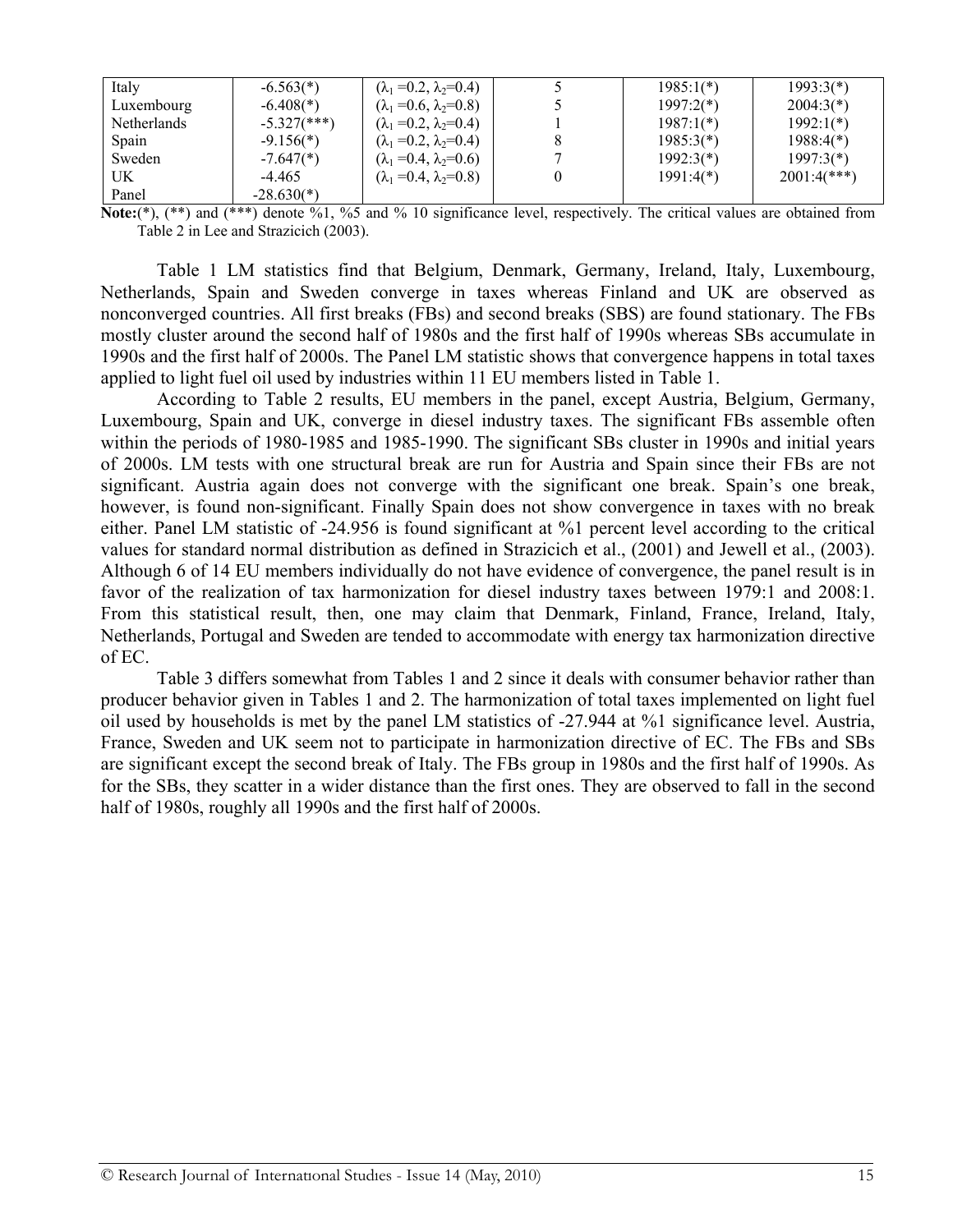| <b>EU</b> Member      | <b>Minimum LM</b><br>statistic | <b>Critical value</b><br>break points | L | FB                       | <b>SB</b>                |
|-----------------------|--------------------------------|---------------------------------------|---|--------------------------|--------------------------|
| Austria               | $-4.716$                       | $\lambda_1 = 0.4$ , $\lambda_2 = 0.6$ | 0 | 1991:3                   | $1998:3(*)$              |
| Austria $^{(1)}$      | $-4.008$                       | $\lambda = 0.4$ ------                |   | $1990:3$ <sup>**</sup> ) |                          |
| Belgium               | $-4.480$                       | $\lambda_1 = 0.4$ , $\lambda_2 = 0.6$ |   | $1989:1(*)$              | $1996:1(*)$              |
| Denmark               | $-7.751(*)$                    | $\lambda_1 = 0.6$ , $\lambda_2 = 0.8$ |   | $1998:3(*)$              | $2001:1(*)$              |
| Finland               | $-5.420$ (***)                 | $\lambda_1 = 0.2$ , $\lambda_2 = 0.4$ | 8 | $1986:1(*)$              | $1993:1(*)$              |
| France                | $-5.315$ <sup>***</sup> )      | $\lambda_1 = 0.4$ , $\lambda_2 = 0.6$ |   | $1989:3(*)$              | $1994:4(*)$              |
| Germany               | $-4.127$                       | $\lambda_1 = 0.4$ , $\lambda_2 = 0.8$ |   | $1988:3(*)$              | $2000:3(*)$              |
| Ireland               | $-6.921(*)$                    | $\lambda_1 = 0.2$ , $\lambda_2 = 0.8$ |   | $1986:2(*)$              | $2000:3(**)$             |
| Italy                 | $-8.474(*)$                    | $\lambda_1 = 0.2$ , $\lambda_2 = 0.4$ |   | $1984:3(*)$              | $1990:3(*)$              |
| Luxembourg            | $-4.284$                       | $\lambda_1 = 0.2$ , $\lambda_2 = 0.4$ | h | $1984:3(*)$              | $1992:4(*)$              |
| Netherlands           | $-7.173(*)$                    | $\lambda_1 = 0.2, \lambda_2 = 0.6$    |   | $1986:2(*)$              | $1996:2(*)$              |
| Portugal              | $-6.171$ (**)                  | $\lambda_1 = 0.2$ , $\lambda_2 = 0.8$ |   | $1984:1(*)$              | $1999:1(*)$              |
| Spain                 | $-7.250(*)$                    | $\lambda_1 = 0.2$ , $\lambda_2 = 0.4$ |   | 1986:3                   | $1988:1$ (**)            |
| Span <sup>(1)</sup>   | $-6.859(*)$                    | $\lambda = 0.2$ ------                |   | 1986:4                   |                          |
| Span <sub>1</sub> (0) | $-0.695$                       |                                       |   |                          |                          |
| Sweden                | $-6.158$ <sup>**</sup> )       | $\lambda_1 = 0.2$ , $\lambda_2 = 0.6$ | h | $1982:2(*)$              | $1995:2$ <sup>**</sup> ) |
| UK.                   | $-3.600$                       | $\lambda_1 = 0.2$ , $\lambda_2 = 0.6$ |   | $1985:4(**)$             | $1996:4(*)$              |
| Panel                 | $-24.956(*)$                   |                                       |   |                          |                          |

**Table 2:** The Unit Root Tests for Diesel Industry Tax Data (1979:1 - 2008:1)

**Notes:** (\*), (\*\*) and (\*\*\*) denote %1, %5 and % 10 significance level, respectively. All individual statistics, except countries denoted by (1) and (0), come from two structural break-LM tests. (1) and (0) indicate LM tests with one structural break and without break, respectively. Lee and Strazicich (2003) Table 2, Lee and Strazicich (2004) and Schmidt and Phillips (1992) Table 1A provide the critical values for two structural breaks, one structural break and with no break, respectively.

| <b>Table 3:</b> The Unit Root Tests for Oil Household Tax Data (1981:1 - 2008:1) |
|----------------------------------------------------------------------------------|
|----------------------------------------------------------------------------------|

| <b>EU</b> Member   | <b>Minimum LM</b><br>statistic | <b>Critical value</b><br>break points | L | FB                       | <b>SB</b>                |
|--------------------|--------------------------------|---------------------------------------|---|--------------------------|--------------------------|
| Austria            | $-3.966$                       | $\lambda$ 1 = 0.2, $\lambda$ 2 = 0.4  |   | $1988:2$ <sup>**</sup> ) | $1992:1(*)$              |
| Belgium            | $-5.487$ (***)                 | $\lambda$ 1 = 0.2, $\lambda$ 2 = 0.4  |   | $1985:4(*)$              | $1988:3(*)$              |
| Denmark            | $-9.469(*)$                    | $\lambda$ 1 = 0.2, $\lambda$ 2 = 0.4  | 8 | $1986:1(*)$              | $1990:3(*)$              |
| Finland            | $-7.584(*)$                    | $\lambda$ 1 = 0.4, $\lambda$ 2 = 0.8  |   | $1993:1(**)$             | $2001:2(*)$              |
| France             | $-5.062$                       | $\lambda$ 1 = 0.4, $\lambda$ 2 = 0.8  |   | $1992:3(*)$              | $2001:3$ <sup>**</sup> ) |
| Germany            | $-7.230(*)$                    | $\lambda$ 1 = 0.2, $\lambda$ 2 = 0.4  |   | $1985:4(*)$              | $1991:3(*)$              |
| Ireland            | $-5.924$ <sup>(**)</sup> )     | $\lambda$ 1 = 0.2, $\lambda$ 2 = 0.4  |   | $1985:2(*)$              | $1987:2$ <sup>**</sup> ) |
| Italy              | $-7.084(*)$                    | $\lambda$ 1 = 0.2, $\lambda$ 2 = 0.4  |   | $1985:3(*)$              | 1990:3                   |
| Ital $v^{(1)}$     | $-6.038(*)$                    | $\lambda = 0.4$ ------                |   | $1993:2$ (*)             |                          |
| Luxembourg         | $-5.472$ (***)                 | $\lambda$ 1 = 0.2, $\lambda$ 2 = 0.4  |   | $1986:1(*)$              | $1993:3(*)$              |
| <b>Netherlands</b> | $-5.752$ (**)                  | $\lambda$ 1 = 0.2, $\lambda$ 2 = 0.6  |   | $1987:2(*)$              | $1997:1(*)$              |
| Spain              | $-12.147(*)$                   | $\lambda$ 1 = 0.2, $\lambda$ 2 = 0.4  | 8 | $1983:4(*)$              | $1987:4(*)$              |
| Sweden             | $-5.104$                       | $\lambda$ 1 = 0.2, $\lambda$ 2 = 0.4  | 8 | $1984:4(*)$              | $1989:4(*)$              |
| UK                 | $-4.259$                       | $\lambda$ 1 = 0.4, $\lambda$ 2 = 0.8  | 4 | $1994:1(*)$              | $2002:2(*)$              |
| Panel              | $-27.944(*)$                   |                                       |   |                          |                          |

**Notes:** (\*), (\*\*) and (\*\*\*) denote %1, %5 and % 10 significance level, respectively. All individual statistics, except country denoted by (1), come from two structural break-LM tests. (1) indicates LM tests with one structural break. Lee and Strazicich (2003) Table 2 and Lee and Strazicich (2004) provide the critical values for two structural breaks and one structural break, respectively.

Finally Table 4 accounts for total taxes for automotive diesel consumed by households between the first quarters of 1979 and 2008. Germany, Luxembourg and UK say 'no' for the convergence while other nine individual members agree with EC Directives. Then, expected outcome of panel, together with the nine 'yes', would be most likely 'yes' too. The statistical reveal of LM with -22.515 confirms this agreement of panel with the announcement of tax harmonization by EC in automotive diesel for households. The FBs and SBs of household diesel taxes' scatter points bear no resemblance, on the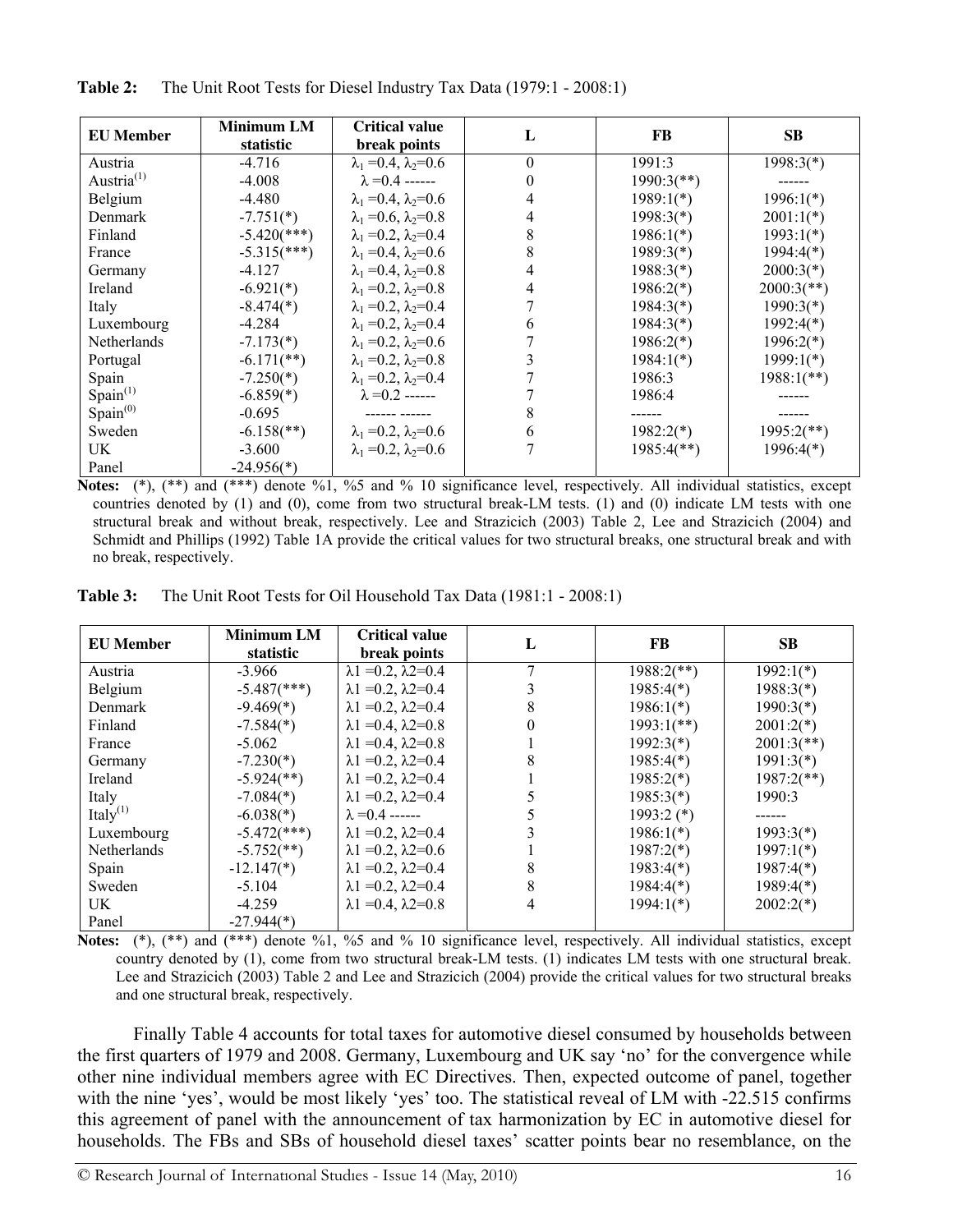other hand, to those of household fuel oil, yet both of household total taxes crowd around same time intervals.

| <b>EU</b> Member    | <b>Minimum LM</b><br>statistic | <b>Critical value</b><br>break points | L | FB                       | <b>SB</b>   |
|---------------------|--------------------------------|---------------------------------------|---|--------------------------|-------------|
| Austria             | $-5.676$ <sup>**</sup> )       | $\lambda$ 1 = 0.4, $\lambda$ 2 = 0.8  |   | $1990:3(*)$              | $2004:4(*)$ |
| Finland             | $-5.777$ (**)                  | $\lambda$ 1 = 0.2, $\lambda$ 2 = 0.4  |   | $1986:1(*)$              | $1992:1(*)$ |
| France              | $-5.759$ <sup>**</sup> )       | $\lambda$ 1 = 0.4, $\lambda$ 2 = 0.6  |   | $1989:3(*)$              | $1994:3(*)$ |
| Germany             | $-4.417$                       | $\lambda$ 1 = 0.2, $\lambda$ 2 = 0.8  |   | $1987:1(**)$             | $2000:3(*)$ |
| Ireland             | $-7.354(*)$                    | $\lambda$ 1 = 0.2, $\lambda$ 2 = 0.8  |   | $1985:1(*)$              | $2002:4(*)$ |
| Italy               | $-5.992$ (**)                  | $\lambda$ 1 = 0.4, $\lambda$ 2=0.6    | 6 | $1989:4(**)$             | $1994:2(*)$ |
| Luxembourg          | $-5.069$                       | $\lambda$ 1 = 0.4, $\lambda$ 2 = 0.6  |   | $1988:4(*)$              | 1993:3      |
| Luxembourg $^{(1)}$ | $-2.733$                       | $\lambda = 0.4$ ------                |   | $1992:4(*)$              |             |
| Netherlands         | $-6.877(*)$                    | $\lambda$ 1 = 0.2, $\lambda$ 2 = 0.4  |   | $1985:3(*)$              | $1993:1(*)$ |
| Portugal            | $-5.639$ <sup>(***</sup> )     | $\lambda$ 1 = 0.2, $\lambda$ 2 = 0.8  |   | $1985:3(*)$              | $1999:2(*)$ |
| Spain               | $-7.088(*)$                    | $\lambda$ 1 = 0.2, $\lambda$ 2=0.4    |   | $1985:3(*)$              | $1989:2(*)$ |
| Sweden              | $-5.817$ <sup>**</sup> )       | $\lambda$ 1 = 0.2, $\lambda$ 2=0.4    | 6 | $1982:2(*)$              | $1989:4(*)$ |
| UK.                 | $-3.579$                       | $\lambda$ 1 = 0.2, $\lambda$ 2 = 0.6  |   | $1985:3$ <sup>**</sup> ) | $1996:4(*)$ |
| Panel               | $-22.515(*)$                   |                                       |   |                          |             |

**Table 4:** The Unit Root Tests for Diesel Household Tax Data (1979:1 - 2008:1)

**Notes:**  $(*)$ ,  $(**)$  and  $(***)$  denote %1, %5 and % 10 significance level, respectively. All individual statistics, except country denoted by (1), come from two structural break-LM tests. (1) indicates LM tests with one structural break. Lee and Strazicich (2003) Table 2 and Lee and Strazicich (2004) provide the critical values for two structural breaks and one structural break, respectively.

The time intervals covering the structural breaks determined throughout this paper imply the years of 1980s, 1990s and 2000s, albeit they vary in exact data points. This may recall independent, to the some degree, national fiscal policies of the members. All four panels, however, give the evidence of statistical significances of tax convergence initiated and motivated by the propose of '*Report from the Commission to the Council on the scope for convergence of tax system in the Community*' in 1980 (EU Commission, 1980) declaring EEC's fundamental objectives as;

- i. Establishment a common market by free movement of economic agents, production factors, commodities and services and a whole system providing a not distorted competition,
- ii. The ongoing adjustment of the members' economic policies,
- iii. The association of prevalent policies of energy, environment, regional policies, external trade, agriculture and transport.

After EU Commission 1980 report, The EU energy tax policy becomes more decisive with the *Proposal for a Council Directive on the approximation of the rates of excise duty on mineral oils* (EU Commission, 1987), *Council Directive on the approximation of the rates of excise duties on mineral oils* (EU Commission, 1992a) and *Proposal for a Council Directive amending Directive 92/81/EEC with regard to the possibility of applying a reduced rate of excise duty on certain mineral oils containing biofuels and on biofuels* (EU Commission, 2002). From 1980s to 2000s, throughout all these reports and/proposals, a common system of excise tax for harmonization including fuels was submitted by EC in 1994, and till 1997 harmonizing direct tax was moderate as explained in Kesner-Škreb (2007). What about 2000s? Kesner-Škreb (2007) seems EU 25 tax harmonization program circuitous. This view, of course, considers heterogeneous economic policy structures of 25 EU members. Kohlhaas et al. (2004), in general, sees tax harmonization for new members costly together with some potential gains for them in the future. The paper handled here, on the other hand, approaches more homogeneous EU members rather than EU 25 and finds and empirical evidence of harmonization in panels as well as the majority of individual traditional EU members. One may apply the same LM tests for EU 25 to reveal the possibility of tax harmonization for today's EU. Inserting relatively more heterogeneous structure of new members into the system, the resulting point is less likely to be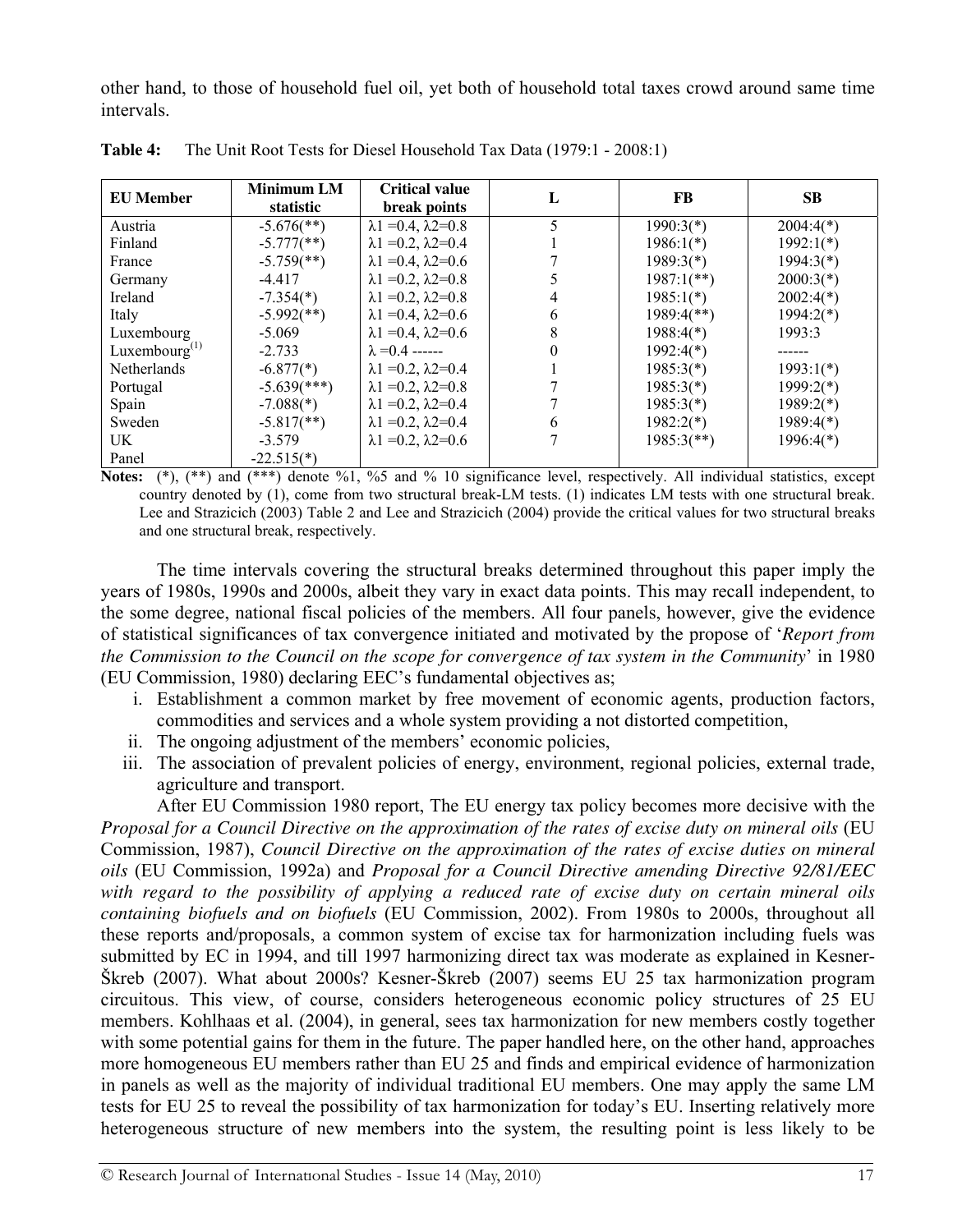identical to this paper. The comparison of traditional members with new members is, of course, another subject of interest.

### **4. Conclusion**

This work seeks energy tax harmonization in EU considering total taxes on light fuel oil and automotive diesel used by both industries and households. The quarterly data for the panels of oil industry, diesel industry, oil household and diesel household cover the periods of 1981:3 – 2007:4, 1979:1 – 2008:1, 1981:1 – 2008:1 and 1979:1 – 2008:1, respectively. Time series data on individual countries give mix output from the LM unit root tests with two structural breaks. When two structural break tests for countries are considered not significant, LM tests with one break and without break are performed. Finland and UK, Austria, Belgium, Germany, Luxembourg, Spain and UK, Austria, France, Sweden and UK and Germany, Luxembourg and UK do not converge in oil industry taxes, diesel industry taxes, oil household taxes and diesel household taxes, respectively. The panels for the taxes implemented on oil and diesel consumption of industries and households, on the other hand, give the same results of convergence. These statistical findings support, on average, the accomplishment of tax harmonization of European Union through time although some individual members resist the convergence within given period.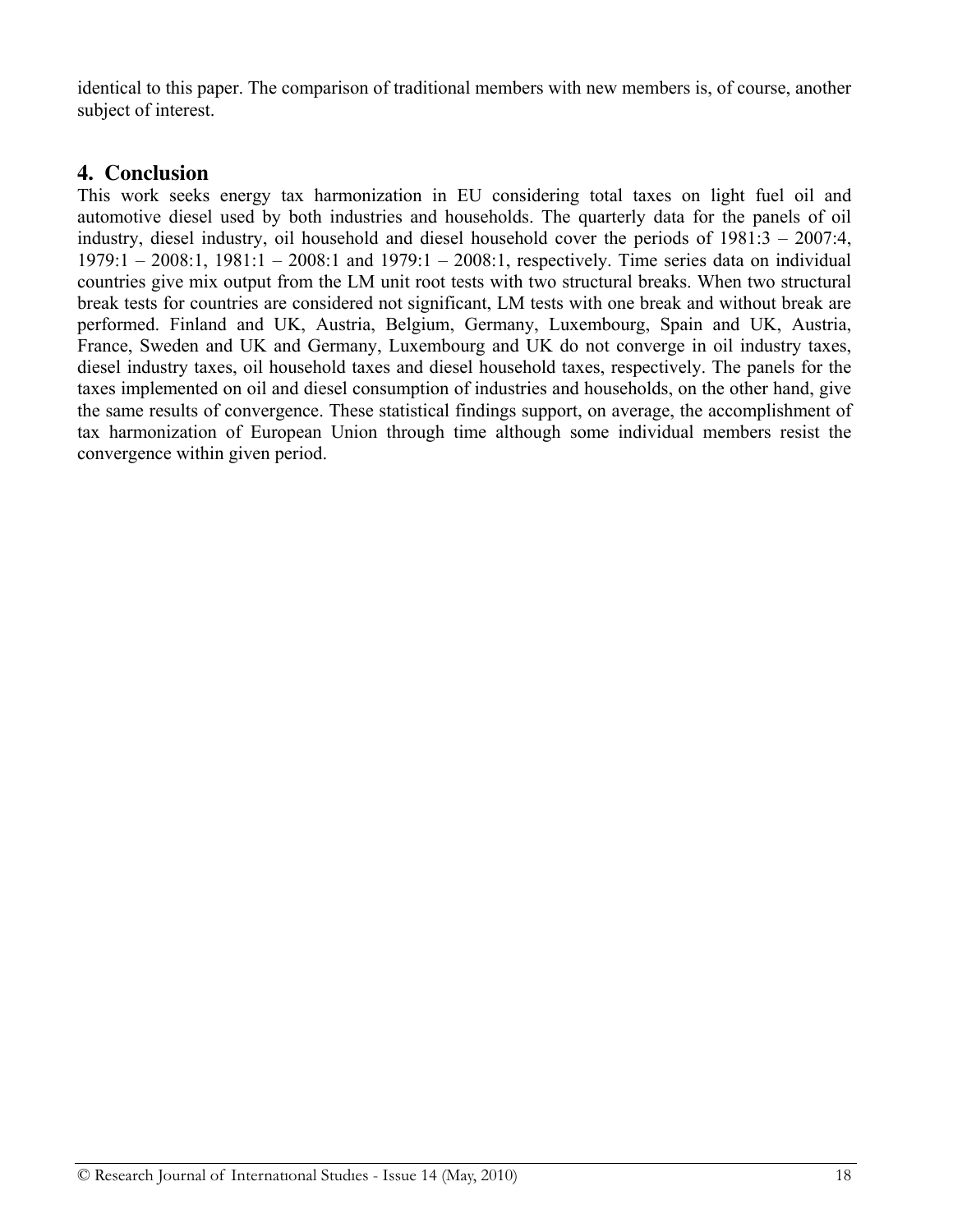# **References**

- [1] Bentzen, Jan, 2003. "An Empirical Analysis of Gasoline Price Convergence for 20 OECD Countries", Working Paper 03-19, Department of Economics, Aarhus School of Business.
- [2] Dreher, Axel, and Tim Krieger, 2008. "Do Prices for Petroleum Products Converge in a Unified Europe with Non-Harmonized Tax Rates?", *The Energy Journal* 29, pp. 61-88.
- [3] Dorigoni Susanna, and Francesco Gull´ı, 2002. "Energy Tax Harmonization in the European Union: A Proposal Based on the Internalization of Environmental External Costs", *European Environment* 12, pp. 17–34.
- [4] EU Commission, 2003. "Council Directive 2003/96/Ec of Restructuring the Community Framework for the Taxation of Energy Products and Electricity", *Official Journal,L*283/51,URL:http://eurlex.europa.eu/LexUriServ/LexUriServ.do?uri=OJ:L:2003:283: 0051:0070:EN:PDF
- [5] EU Commission, 2002. "Council Directive Amending Directive 92/81/EEC with Regard to the Possibility of Applying a Reduced Rate of Excise Duty on Certain Mineral Oils Containing Biofuels and on Biofuels (2002/C 103 E/15) ", *Official Journal of EC*, C103/51,E/217, URL : http://eurlex.europa.eu/LexUriServ/LexUriServ.do?uri=OJ:C:2002:103E:0217:0220:EN:PDF
- [6] EU Commission, 1992a. "Council Directive 92/82/EEC on the Approximation of the Rates of Excise Duties on Mineral Oils, COM (95) 285 Final", *AEI, Archive of European Integration*, University of Pittsburgh, URL: http://aei.pitt.edu/6188/
- [7] EU Commission, 1992b. "Council Directive 92/81/EEC on the Harmonization of the Structures of Excise Duties on Mineral Oils", *Official Journal* L 316, P. 0012 – 0015, URL:http://eurlex.europa.eu/LexUriServ/LexUriServ.do?uri=CELEX:31992L0081:EN:HTML
- [8] EU Commission, 1987. "Proposal for a Council Directive on the Approximation of the Rates of Excise Duty on Mineral Oils. COM (87) 327 Final/2", *AEI, Archive of European Integration*, University of Pittsburgh, URL: http://aei.pitt.edu/11972/
- [9] EU Commission, 1980. "Report from the Commission to the Council on the Scope for Convergence of Tax Systems in the Community, COM (80) 139 Final", *AEI, Archive of European Integration,* University of Pittsburgh, URL: http://aei.pitt.edu/8583/
- [10] IEA, International Energy Agency, 2008. The Documentation of IEA, Energy Prices and Taxes: Beyond 2020, 2Q2008 Edition, France.
- [11] Im, Kyung So, Junsoo Lee, and Margie Tieslau, 2005. "Panel LM Unit-Root Tests with Level Shifts", *Oxford Bulletin of Economics and Statistics* 67, pp. 393-419.
- [12] Im, Kyung So, Junsoo Lee, and Margie Tieslau, 2002. "Panel LM Unit Root Tests with Level Shifts", Mimeo, Department of Economics, University of Central Florida. URL: http://web.bus.ucf.edu/documents/economics/workingpapers/2002-39.pdf
- [13] Jewell, Todd, Junsoo Lee, Margie Tieslau, and Mark C. Strazicich, 2003. "Stationarity of Health Expenditures and GDP: Evidence from Panel Unit Root Tests with Heterogeneous Structural Breaks", *Journal of Health Economics* 22, pp. 313–323.
- [14] Kesner-Škreb, Marina, 2007. "Tax Harmonization", *Financial Theory and Practice* 31, pp. 309-311.
- [15] Lau, Evan, Ahmad Z. Baharumshah, and Chan T. Haw, 2006. "Current Account: Mean-Reverting or Random Walk Behavior?", *Japan and the World Economy* 18, pp. 90–107.
- [16] Lee, Junsoo, and Mark C. Strazicich, 2001. "Break Point Estimation and Spurious Rejections with Endogenous Unit Root Tests", *Oxford Bulletin of Economics and Statistics* 63, pp. 535- 558.
- [17] Lee, Junsoo, and Mark C. Strazicich, 2003. "Minimum Lagrange Multiplier Unit Root Test with Two Structural Breaks", *Review of Economics and Statistics* 85, pp. 1082-1089.
- [18] Ma, Hengyun, Les Oxley, and John Gibson, 2009. "Gradual Reforms and the Emergence of Energy Market in China: Evidence From Tests for Convergence of Energy Prices", *Energy Policy* 37, pp. 4834–4850.